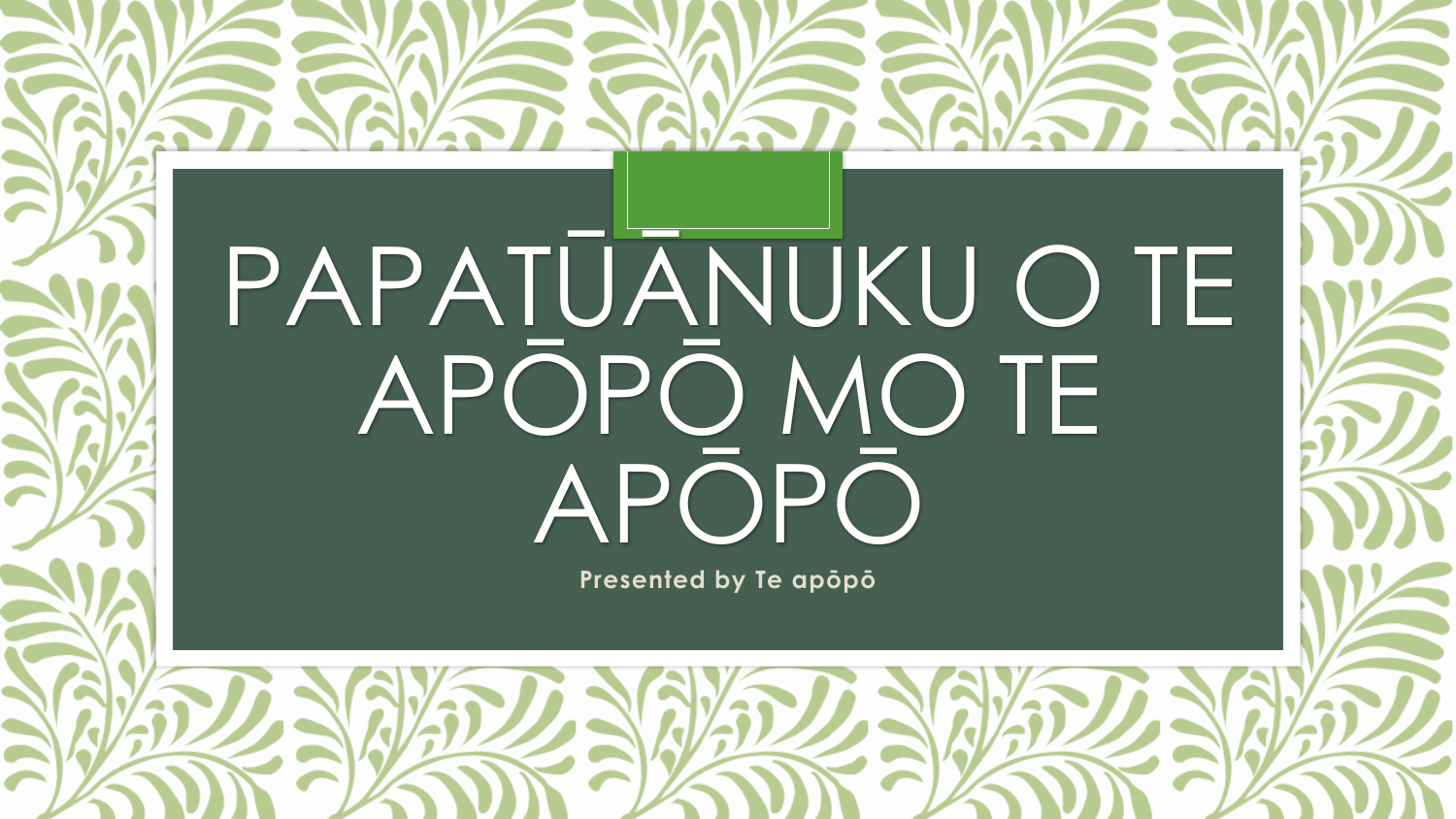# The Vision

- Te Urewera.
- Whanganui River.
- Two National 'first steps in the right direction.'



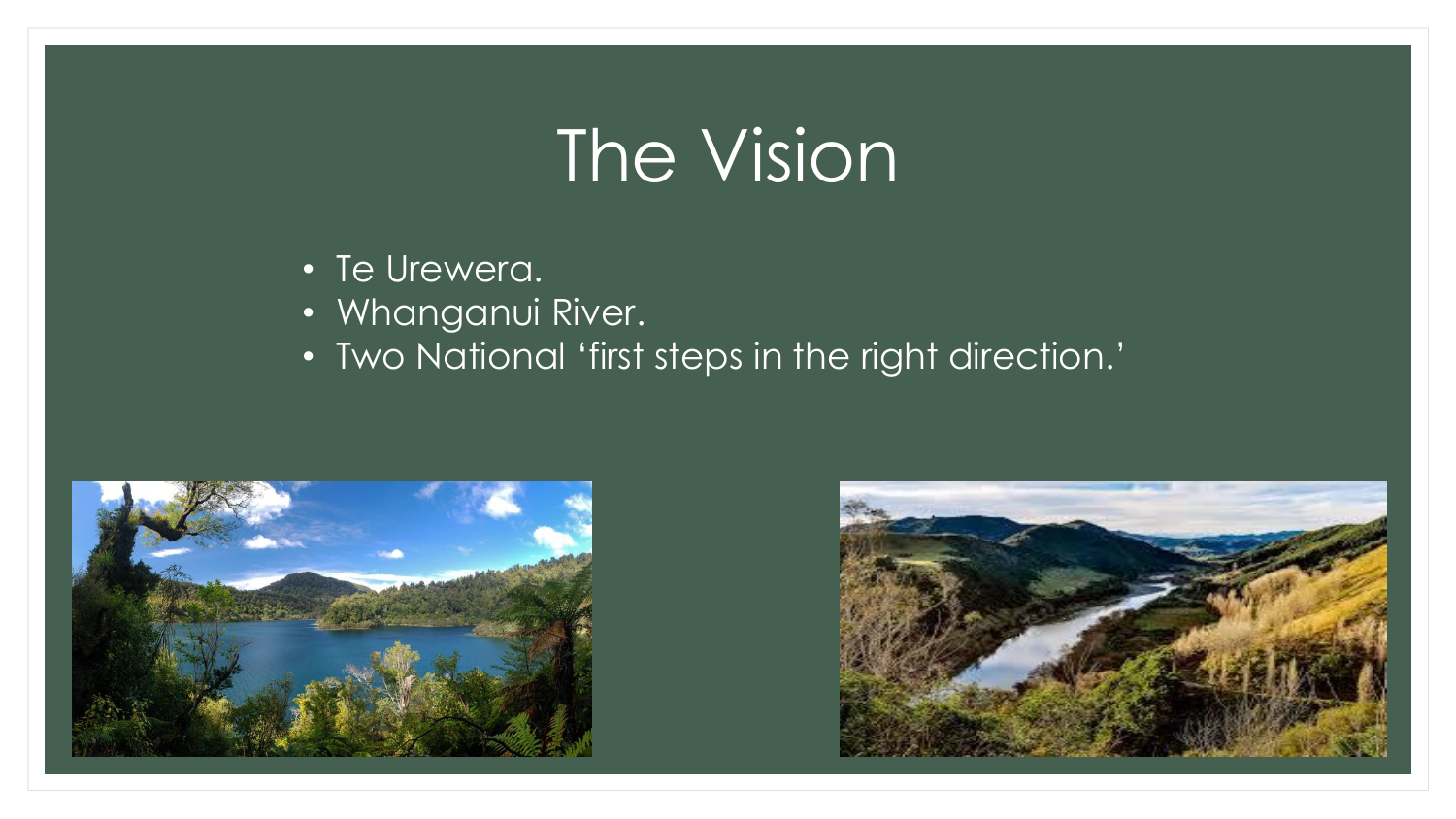# The ideal world – Hawaiki







• International example of what the future for conservation looks like

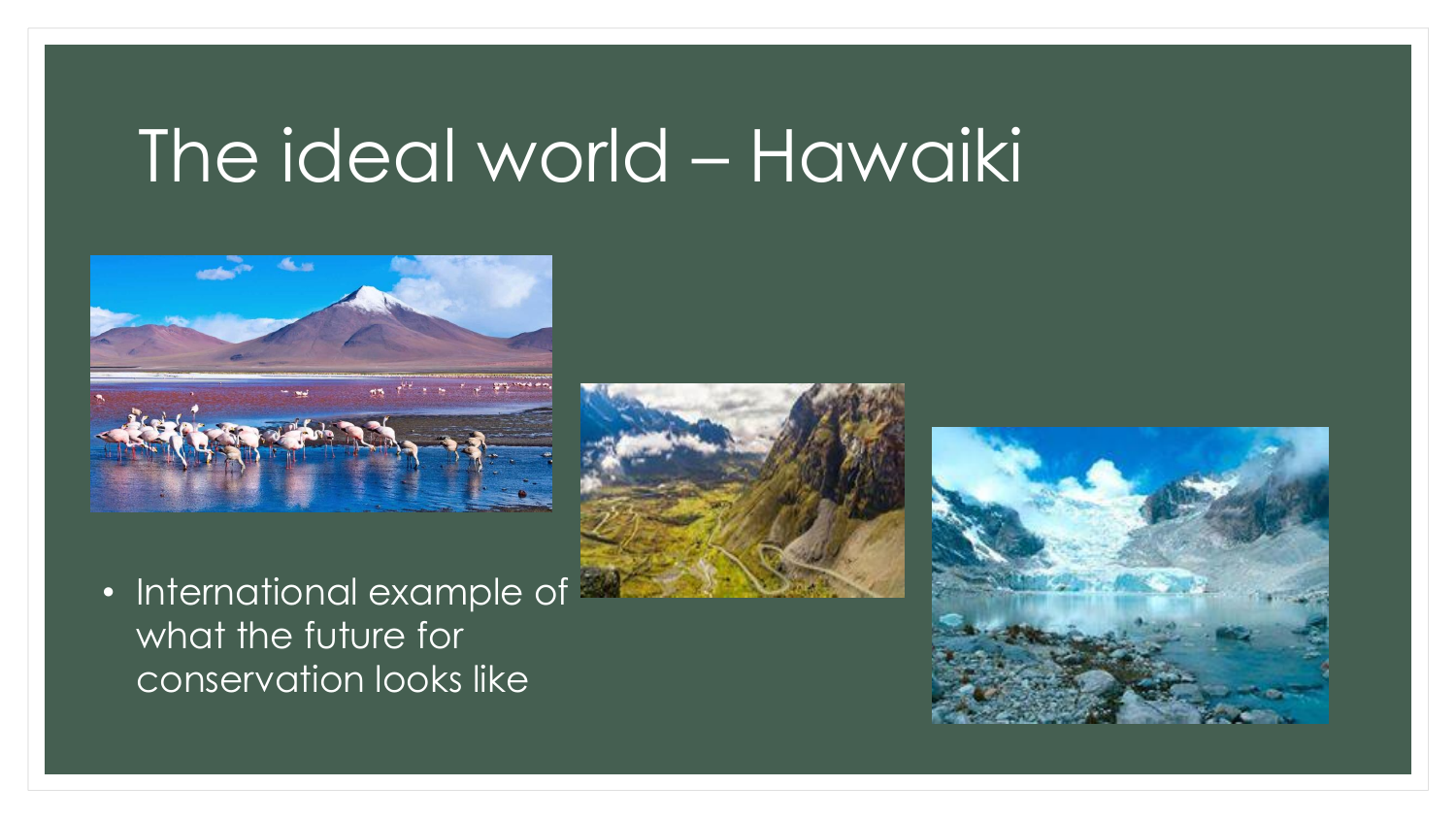#### • **Conservation**

#### *noun*

• the action of conserving something, in particular:

#### The Law of physics

• the principle by which the total value of a physical quantity or parameter (such as energy, mass, linear or angular momentum) remains constant in a system which is not subject to external influence.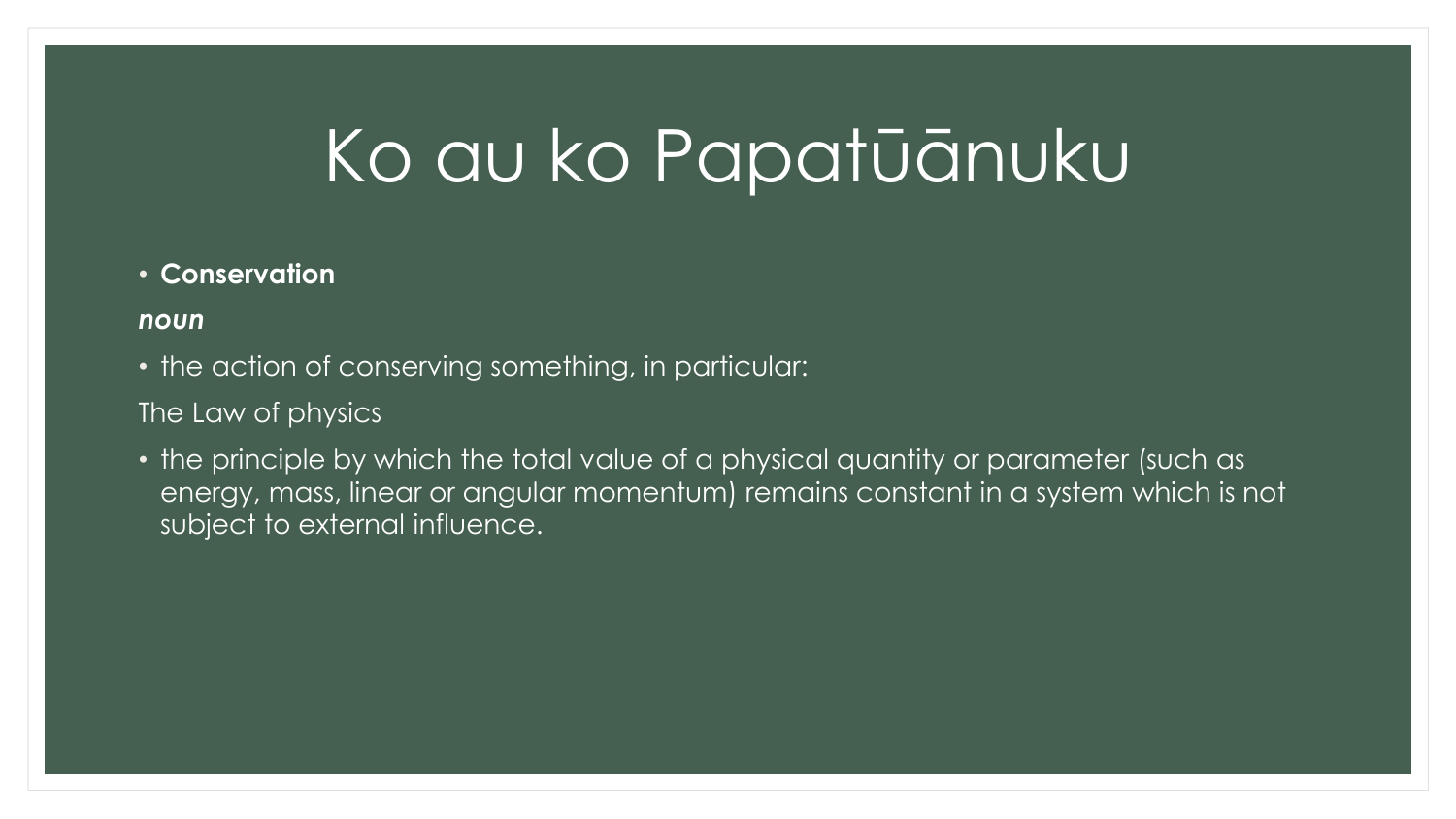• **Can we guarantee that external influences will stay as they are, thus allowing for our current methods of conservation to remain for the next 30 years?**

• **If not, what are we doing to prepare for that - are we in a position to foresee the challenges that lay ahead? Or even opportunities for the future?**

• **And do those who will ultimately inherit the consequences of these decisions feel the same way?**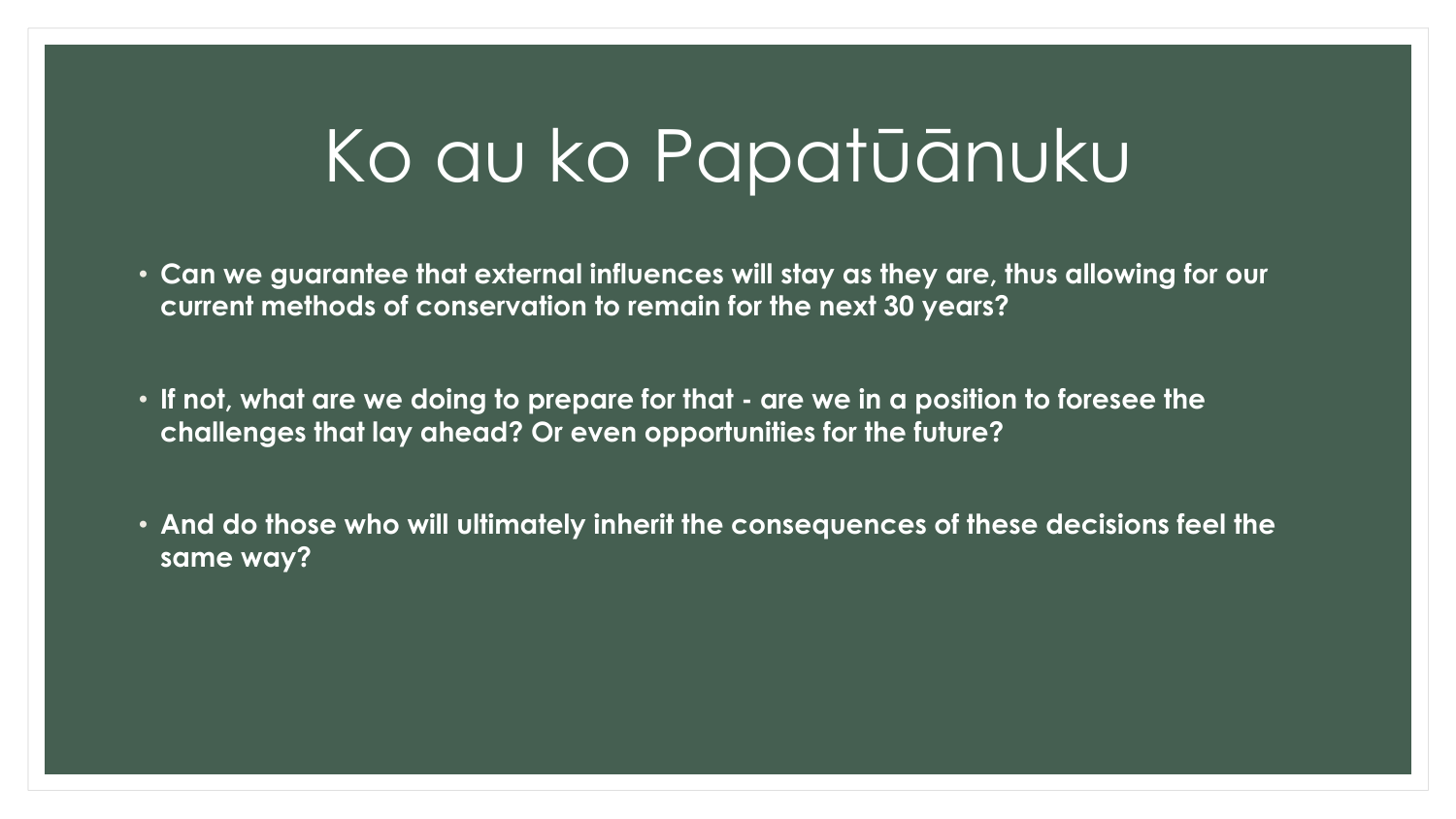### WHY?

- How many of our iwi authorities seriously consider the input of the inheriting generations when they make a commercial decision against the environment?
- How many city, region or even district councils invite the inheriting generations to their environmental policy planning meetings?
	- How many times has Govt invited Māori, let alone the inheriting generations to the table when discussing issues that don't only effect the environment, but our very state of being.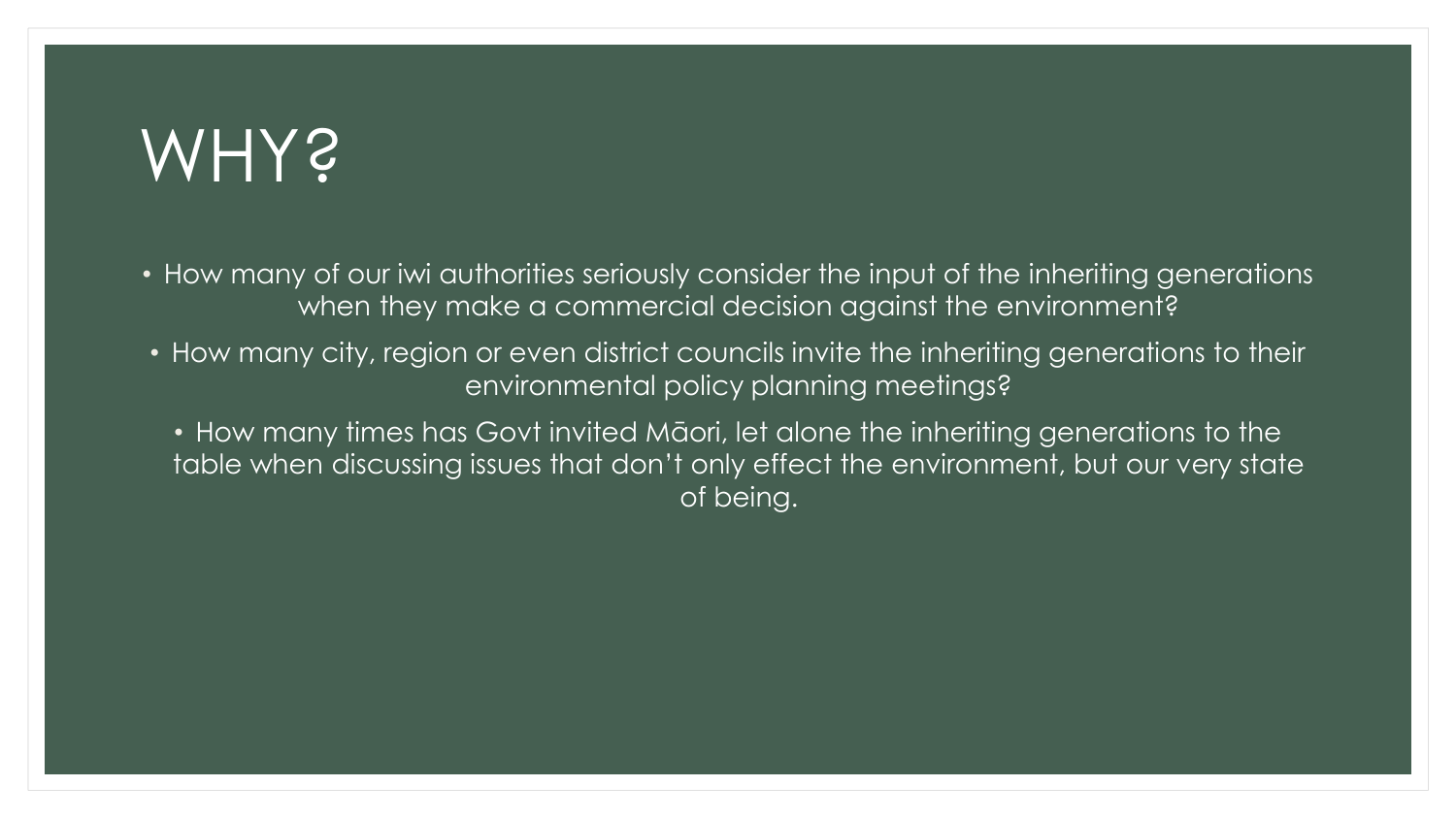**Does conservation of land for Māori, differ much to the conservation of our culture and identity?**

- Whakapapa
- Pepeha
- Tikanga
- Whakataukī
- Kupu Whakarite



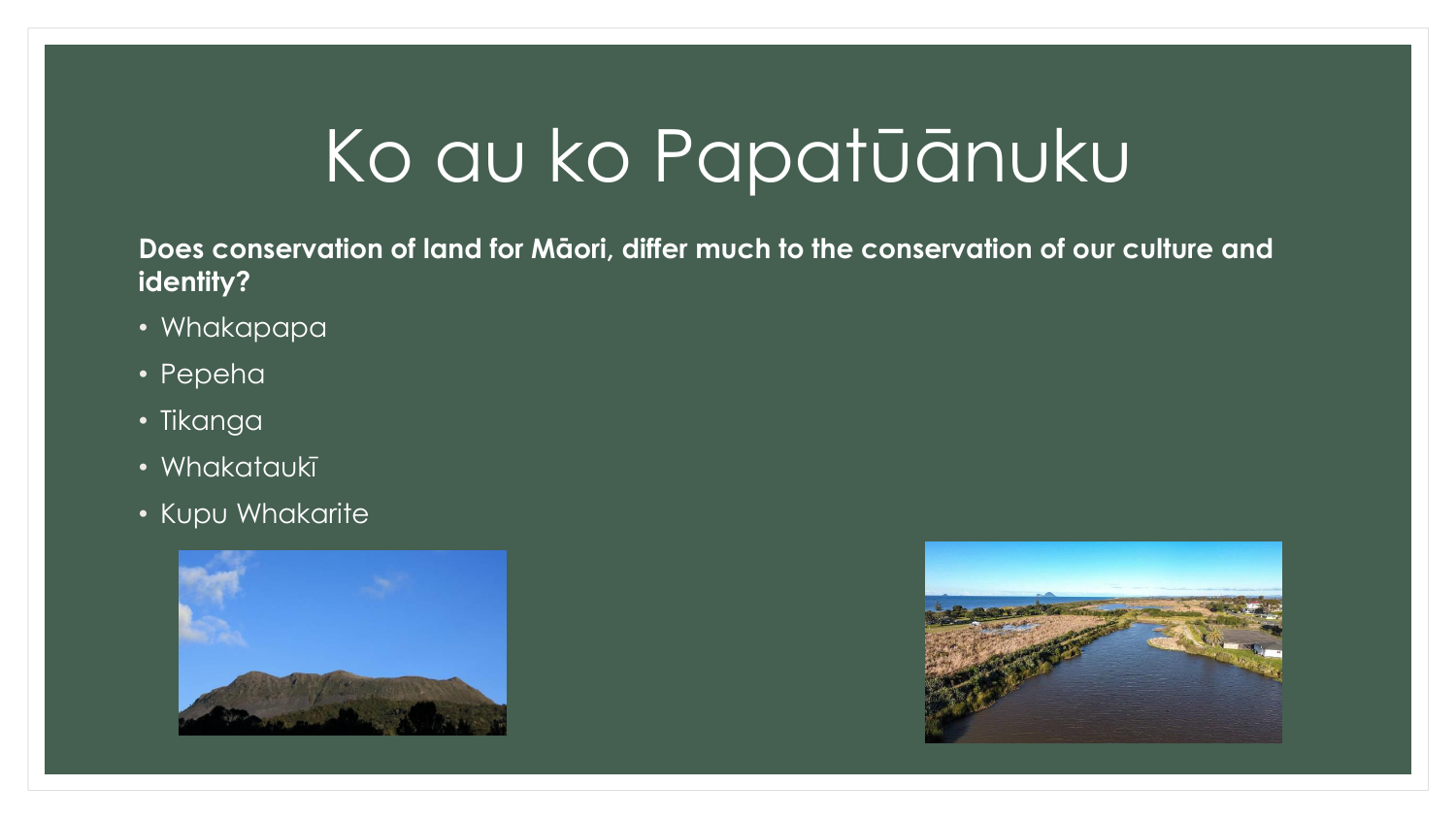- We must shift our mode of thinking -
- "Indigenous peoples rights to their lands, territories and natural resources"
- Kei a Papatūānuku kē te mana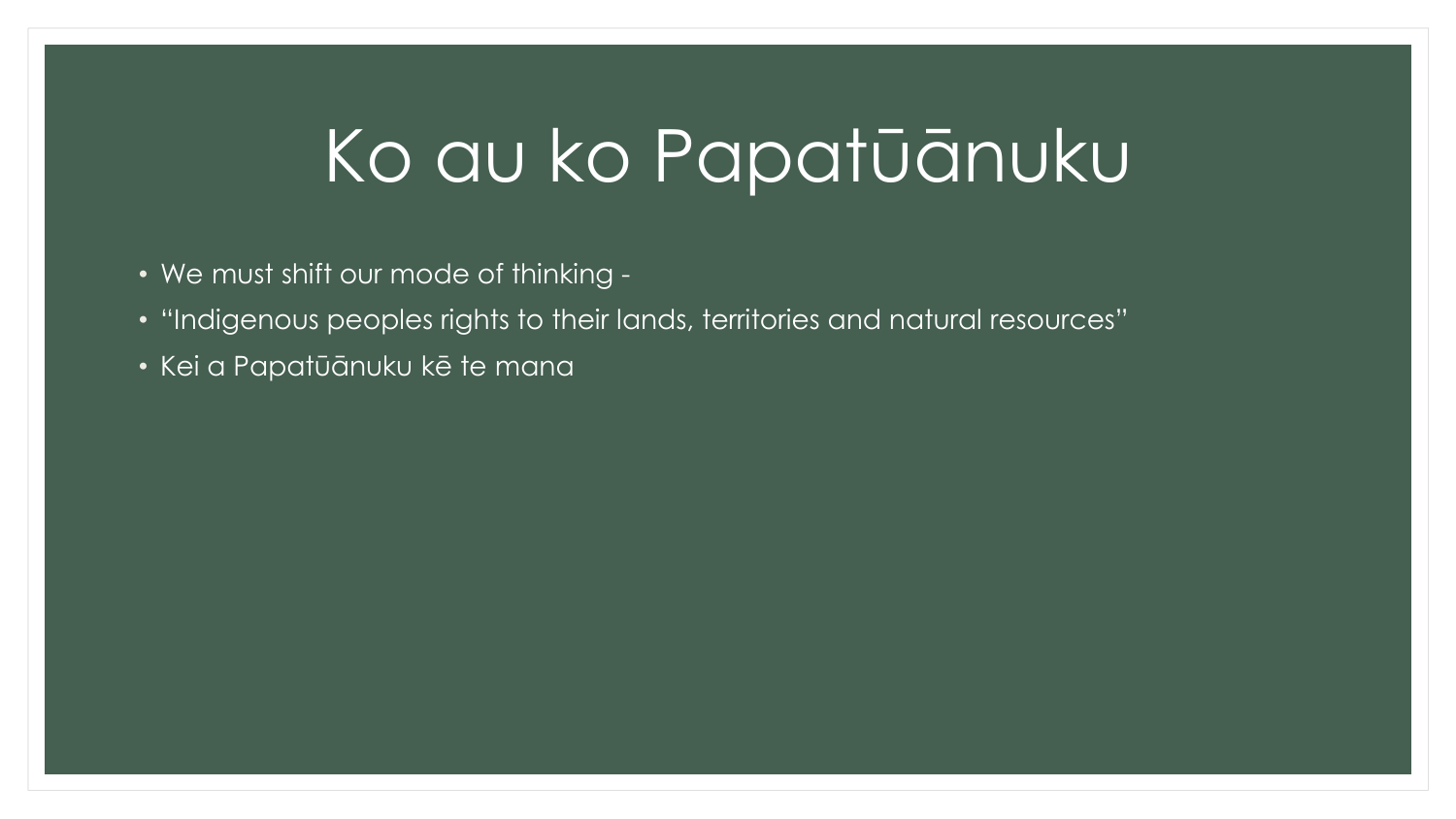### **Setting National Targets for River Restoration Nationwide**

• "We recommend;

3. That the New Zealand Government adopt into overriding legislation; National River Restoration Legislation similar to that achieved under the Waikato River Settlement – Te Ture Whaimana o Te Awa o Waikato: Vision & Strategy for the Waikato River; and

3.1 That the New Zealand Government legislate for national targets and timeframes by which all New Zealand Rivers must be restored through the reduction of phosphorous, nitrate, sediment and other contagion and to the extent that;

3.1.1 Rivers are swimmable along the entirety of their catchments

3.1.2 Rivers are safe enough for food-gathering along the entirety of their catchments

3.1.3 Rivers are of drinkable water standards at the point of discharge"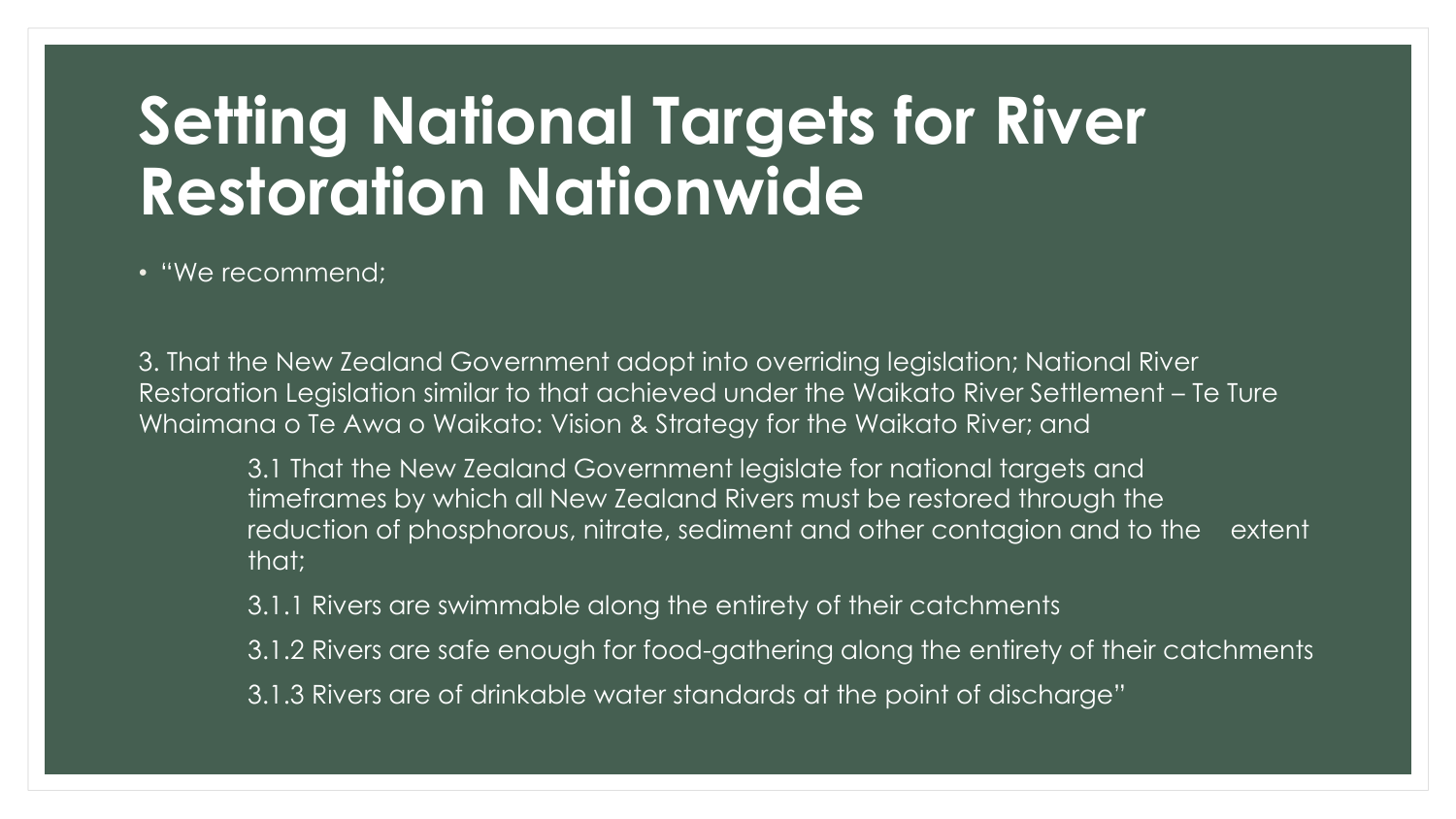#### **Addressing the Climate Crisis in Aotearoa**

"We recommend;

7. That the New Zealand Government commit to no new state investments into fossil fuels such as KiwiSaver and the like by the next financial year"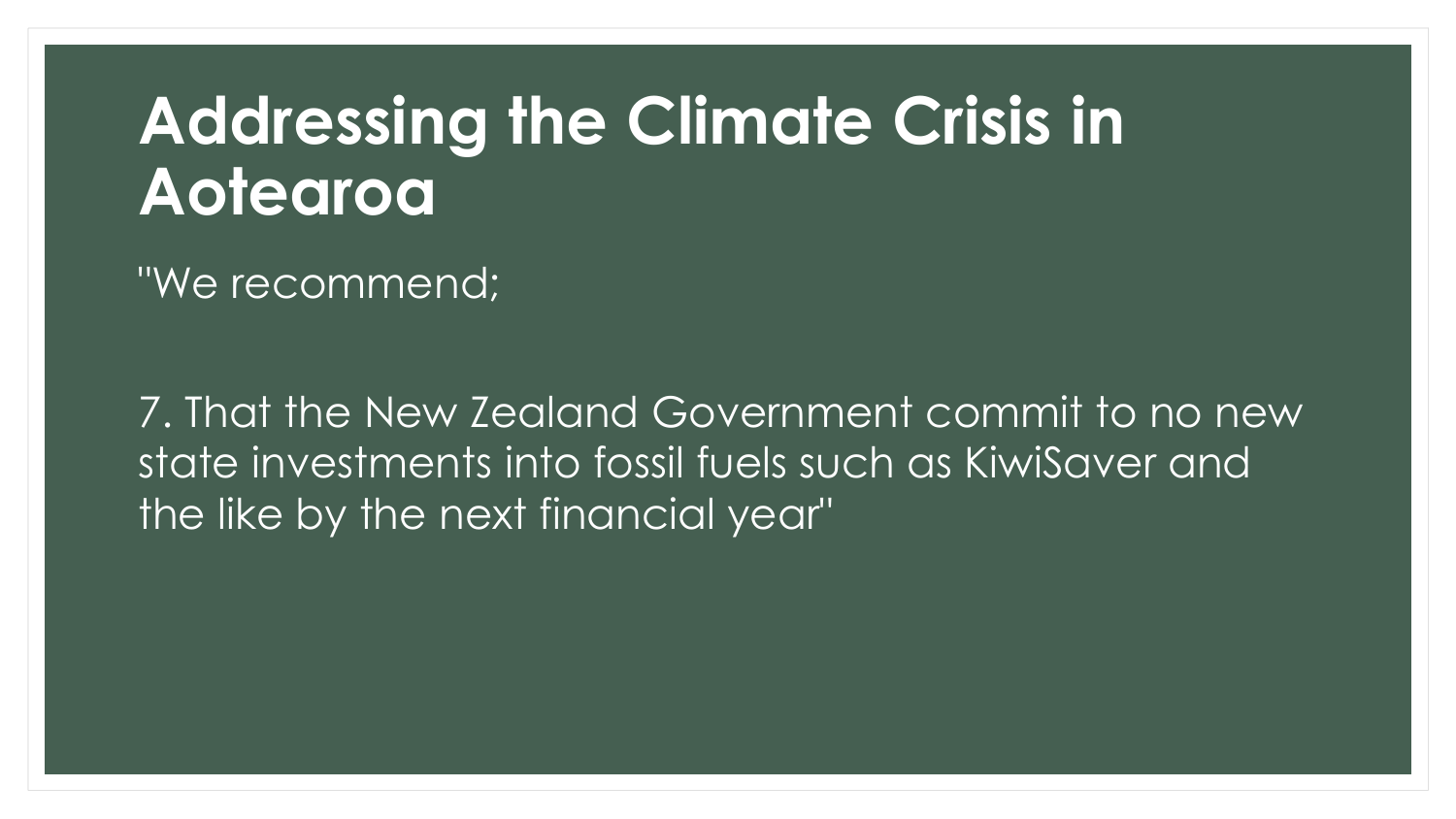### **Implementation of a Constitutional Review Process & Transformation**

"We recommend;

14. That the New Zealand Government, in partnership with tangata whenua, deliver on the transformation of a new constitution for Aotearoa founded upon Papatūānuku & Te Tiriti o Waitangi; to be entrenched into the governing political structure of New Zealand with prevailing legal status which enables Te Tiriti to strike-down all attempts upon it, thereby preventing breaches of Te Tiriti from ever occurring again in the future; and

14.1 That the New Zealand Government provides constitutional recognition and protection of Papatūānuku & Te Tiriti o Waitangi across all legislation and other major policy-setting documents and decisions"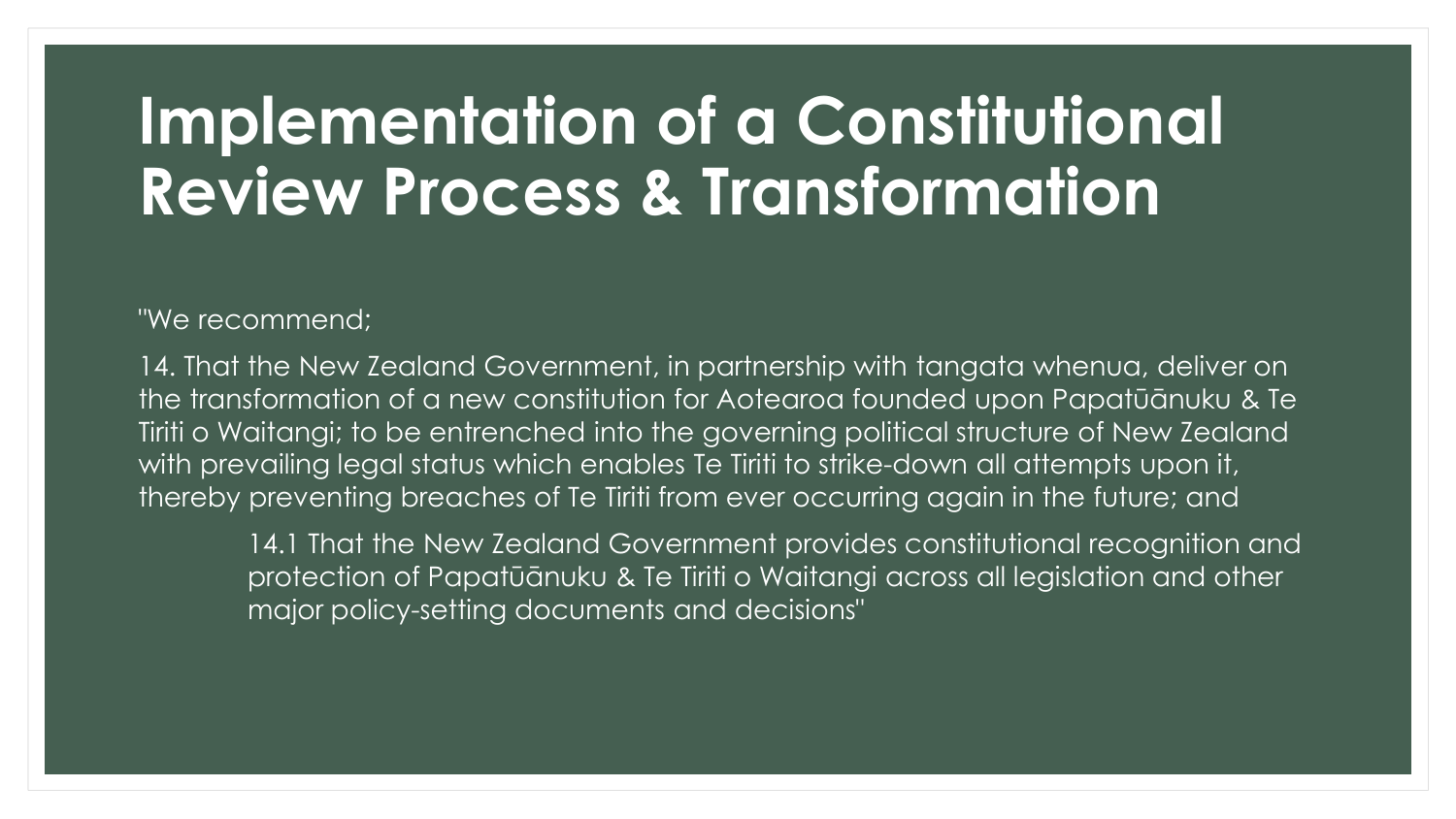#### **Ōtakiri Springs Recommendations**

"We recommend;

1. That the New Zealand Government launch an Urgent Ministerial Inquiry and moratorium into the Bay of Plenty Regional Council consent process and application lodged by Cresswell NZ Ltd – RC RM17-0424 for the extraction of groundwater from Ōtakiritanga o Te Toki a Iratumoana spring for the purposes of commercial bottling"